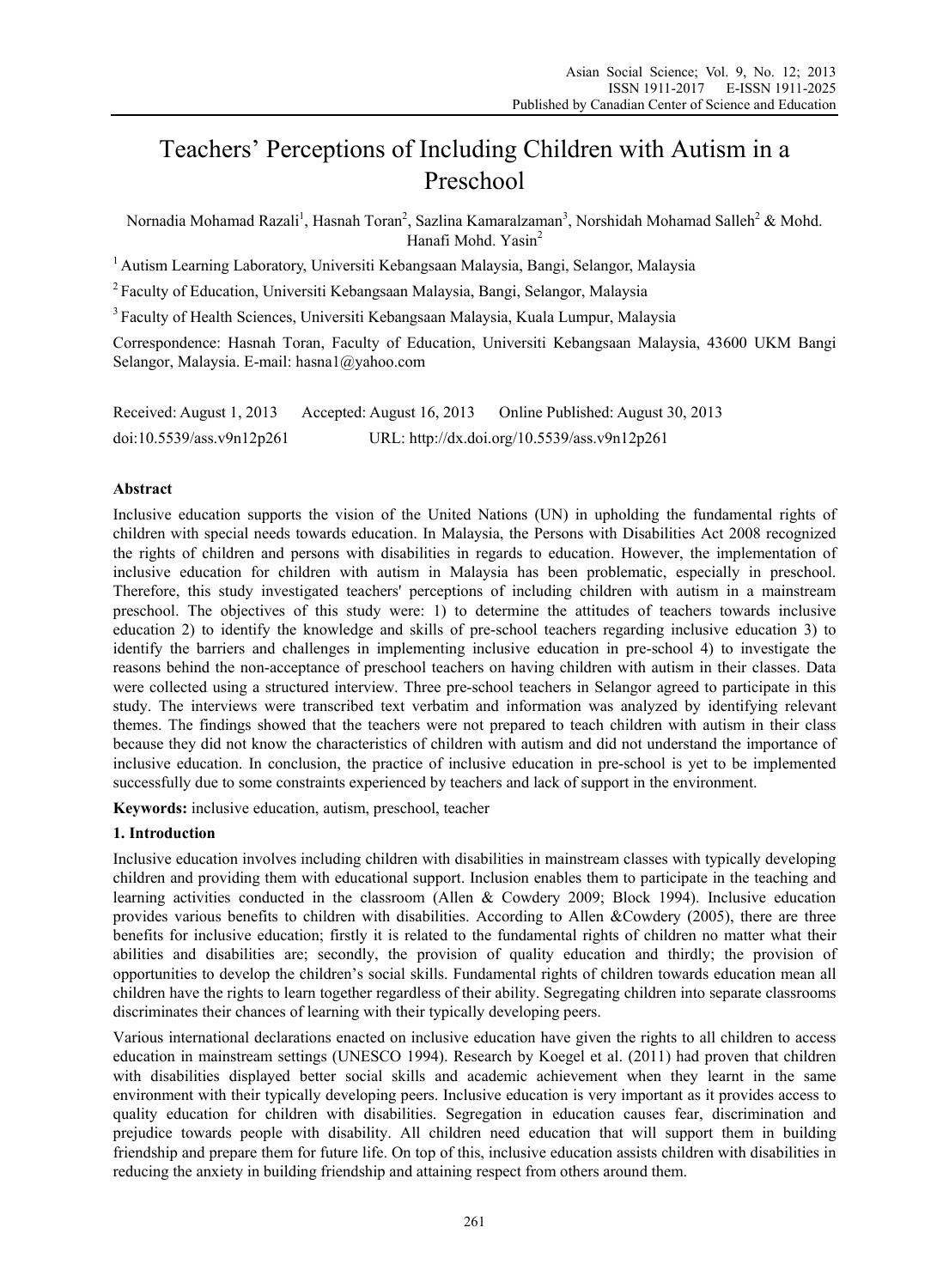Strain et al. (2001) suggested that inclusive education among children with autism have been practiced for more than twenty years whereby children with autism had been placed together with typically developing children in the same class for at least forty percent of the school day. The justification of placing children with autism in the same class as typically developing children is based on the educational goals such as to help children with autism to be able to go through daily activities independently (National Research Council [NRC], 2001).

#### *1.1 Education for Children with Autism*

Autism originates from the Greek word 'autos' that means 'alone' and was officially introduced by a scientist named Kanner in 1943. Autism or its clinical name, Autism Spectrum Disorders (ASDs), is a complex disorder involving abnormal development of the neurological system and is suffered throughout the lifetime. Although billions of dollars have been spent on research, the cause of this disorder is still unknown, (Newschaffer et al., 2006; Rao & Gagie, 2006; Huang & Wheeler, 2006). Autism occurs all around the world, irrespective of religious, race, social status and economy (Perko & McLaughlin, 2002). According to the United States Department of Education (USDE, 2001), autism is a mental disorder that is characterized by impairments in social and communication skills, including lack of imaginative ability and playing, demonstrating limited and repetitive behaviour, usually related to interest, activity and attitude.

The latest studies on autism reported an increase in prevalence of autism (Croen et al., 2002; Volkmar et al., 1997). During the early 70s, its prevalence is three or four cases of autism for every 10,000 children. Bryson et al. (2003) stated that the ratio of individual having autism is 6 to 7 out of 1000. However, the latest research by Baron-Cohen et al. (2009) indicated there was an increase whereby the latest ratio was 1 out of 64. The research by Ganz (2006) stated that the lifetime cost for an individual with autism is USD 3.2 million. The total number of people with autism in the United States of America is 1.5 million and therefore the lifetime cost for them in that State was estimated to be about USD 35 billion a year. The official statistic on the prevalence of autism in Malaysia is 1 case per 600 children (Ministry of Health, 2004). However, as the research is dated, the current prevalence remains unknown.

The awareness on the needs of children with autism have become prominent which started initiatives from different organizations to provide special education for children with autism. Autism Learning Laboratory (ALL) was one of such initiatives developed by the Faculty of Education, Universiti Kebangsaan Malaysia (UKM) in 2009. The objective of the laboratory is to develop education modules for children with autism in Malaysia and study the effectiveness of these modules for children with autism in various educational settings. Additionally, ALL also conducts research in identifying the best teaching strategies for children with autism and has created a model classroom that can be replicated by service providers for children with autism. The laboratory also provides education and consultations for parents and guardians of children with autism. Various courses and training sessions on care and education for children with autism are conducted for teachers and parents.

Simpson (2004) stated that in order to provide effective education for children with autism, special education teachers need to be equipped with basic management skills for mainstream and special education, including special skills in the field of autism. Teachers need to understand the characteristics of autism, assessment and evaluation of children with autism. Teachers also need to master teaching modules that comprises of four teaching steps which comprise of strategies to increase social interaction skills, communication and self-regulation skills of students, providing support and learning tools, management methods and environmental accommodation and intervention of positive behavior (Toran et al. 2010).

ALL not only provides full-time education for children with autism but also provides support for a number of these children who receive inclusive education in mainstream primary school and preschool settings. This research was conducted to explore mainstream preschool teachers' experiences in teaching children with autism in their preschool. The focus of this research was to determine the perceptions of these teachers on inclusive education of children with autism based on the research questions problem statements stated below:

What is the teachers attitude towards inclusive education?

Are the teachers' knowledgeable and skillful about autism and inclusive education?

Are preschool teachers willing to accept children with autism in their classrooms?

What are the obstacles and challenges in implementing inclusive education in their classroom?

#### **2. Problem Statement**

Inclusive education focuses on the effort of eliminating or reducing learning obstacles that was caused by inaccessible pedagogy, unsuitable expectations or the environment that limits physical ability (Johnstone, 2010).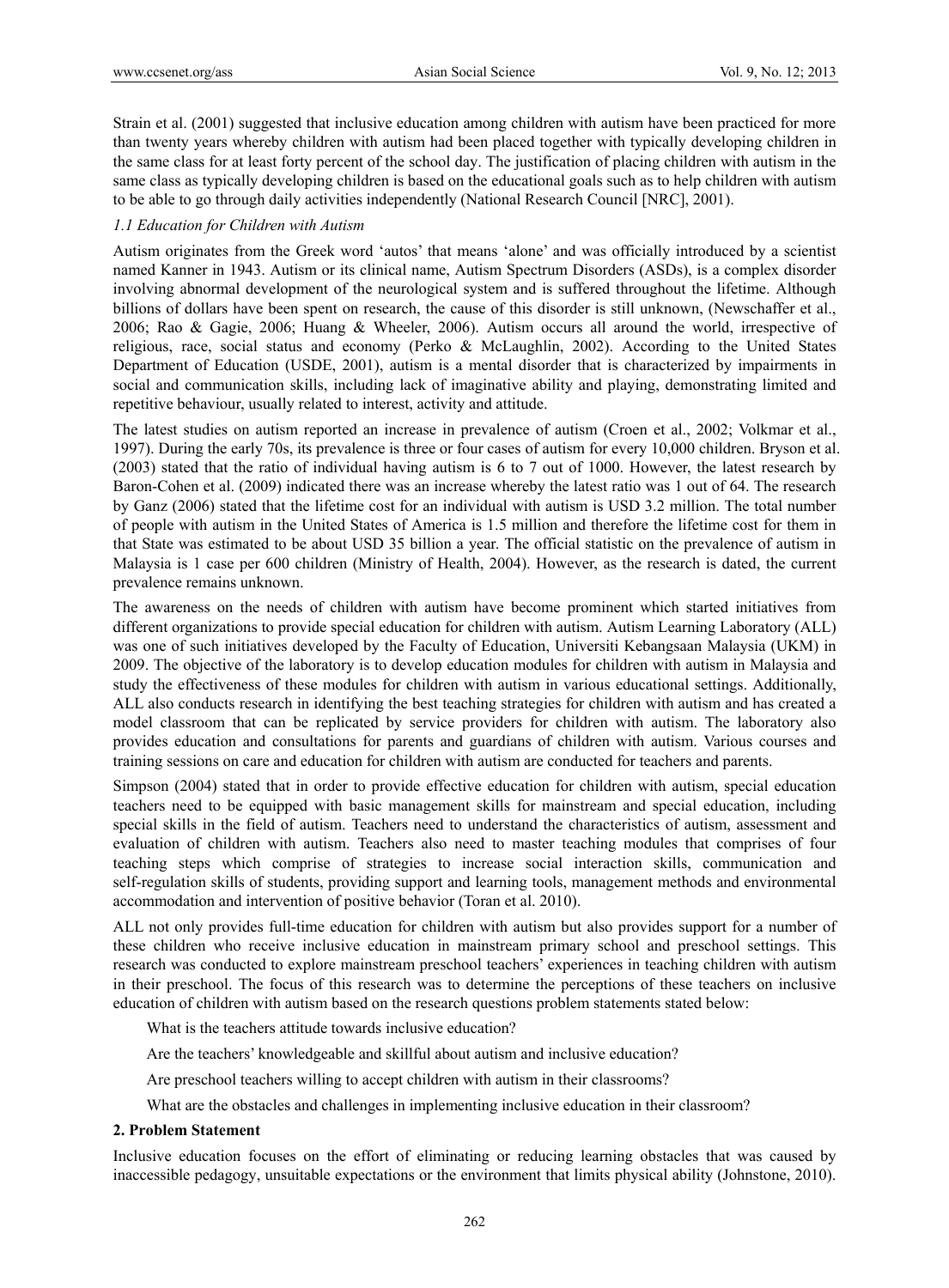One of the main objectives of inclusive education in placing students with disabilities with other typically developing students in the same classroom, is for them to benefit from teaching and learning in the mainstream setting. However, in the Malaysian context, "inclusive education" still practices the integration concept rather than the inclusive concept (Zalizan, 2009; Lee, 2010). Lee (2010) stated that the current Malaysian education system does not support the needs of students with disabilities, mainly due to the unfavourable conditions of the mainstream classrooms which do not support their learning process.

In order for inclusive education to be successful, teachers need to be knowledgeable about it and skillful in implementing it. However, studies on mainstream teachers involved in inclusive education reported that they seemed to be lacking in terms of exposure and training in special education (Manisah, Ramlee & Zalizan, 2006; Hanafi, Hasnah & Shaharuddin, 2008). Another issue reported by Manisah et al. (2006), was the lack of communication and collaboration between mainstream teachers and special education teachers. These studies highlighted the issues that arise in the process of implementing inclusive education in schools. To date, studies on inclusive education in Malaysia exclusively focused on the primary and secondary levels; therefore research is urgently needed on the implementation of inclusive education in Malaysia at the preschool level.

## **3. Research Methodology**

This research is a narrative inquiry carried out in a preschool in the state of Selangor, Malaysia. The interview protocol was built based on previous research and adapted from a study by Yu (2008). Three teachers (R1, R2 & R3) working in a mainstream preschool agreed to participate in this research. They were interviewed face-to-face on their experience teaching students with autism in their classes. They were interviewed and the interviews were recorded using a digital voice recorder to obtain information on inclusive education based on the research question. The interviews were transcribed in text verbatim and analyzed based on the constructed themes.

## **4. Findings and Discussions**

All three teachers were female and had experiences in teaching a child with autism who was included in their classes. Two of them (Rx, Ry) had at least one child with autism in their classes. Meanwhile, one respondent had previous experience as a shadow aide of two children with autism in a typical classroom. The following sections explain the findings from the interview.

# *4.1 The Teachers' Attitude towards Inclusive Education*

The inclusive educational approach in classrooms proved that the children with autism spectrum disorder benefited when they successfully increase their social skills, and thus increasing their confidence in facing their typical peers (McGee et al., 1993; Wooten & Mesibov, 1986). In addition, the actual inclusive environment enabled the typical children to be aware of the disabilities and imperfections of their other friends (Strain & Kohler, 1998). Since the past five years, the number of children with autism who undergo inclusive education increases every year (USDE 2004). In 1992 to 2003, the percentage of children with autism between the age of 6 to 21 years who acquired inclusive services increased from 18.7 percent to reaching 42.5 percent (USDE 2004).

The data in this study found a mix of the negative and positive attitudes among the respondents towards inclusive education. According to R1, "For me, inclusive education does not really help and is not suitable for students with autism because they are in their own world and have uncontrollable behavior when they are in the preschool." R1 added," children with autism were not very good at adapting themselves (to the environment) and they find it hard to adapt with their friends when they were playing in a group, therefore they will be sidelined". However, most of the other typically developing children who were informed of the presence of these special friends in their class did understand and were aware of their existence during their time together.

On the other hand, R2 and R3 reported positive attitudes towards inclusion. R2 described that she was willing to accommodate children with autism in her classroom, as the presence of these children did not affect the quality of her teaching. R2 also highlighted that the children with autism did not socialize with the rest of their typical friends. "He played with the others when something attract his attention such as the toys or craft books but did not know how to share the toys with the other children," explained R2.

## *4.2 The Knowledge and Skills of Teachers in Relation to Inclusive Education*

With the increasing incidence of autism, there is an urgent need to have trained teachers to educate them. This is to ensure that they receive the best education to help them become independent and productive members of society. However, according to the National Research Council, U.S. (2001), teacher training is the weakest element in providing effective services for children with autism and their families. This study conducted in a preschool seems to support this statement. In Malaysia, a study by Philips (2005) on the level of mainstream teachers' knowledge on autism, found that 84.3% of mainstream teachers in schools in Malaysia were poorly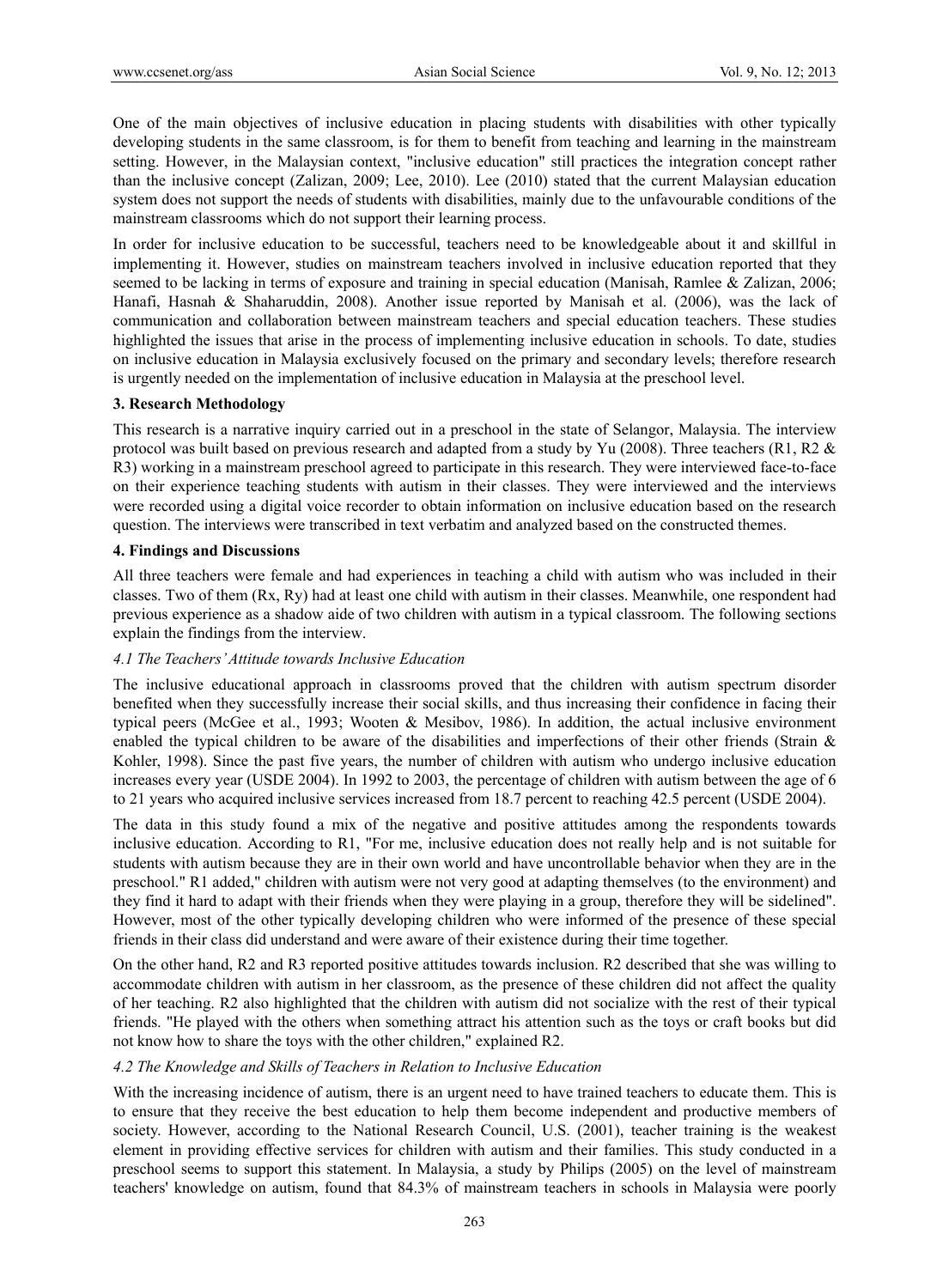informed about the aspects of cognitive, social and emotional development of children with autism. While a study by Toran et al. (2010) found that special education teachers have poor knowledge of autism and expressed the needs for more and better preservice and inservice teacher training on autism.

Based on the interviews, all three respondents demonstrated a lack of knowledge and understanding on inclusive education. In fact, they themselves admitted that they were not sure about the inclusive program conducted at their preschool. According to R1, preschool teachers were informed by the management of the preschool about children with autism who were going to be included, however there was not any initiatives such as training carried out by the administrators. The teachers stated that they did not have adequate training, which they felt that they urgently needed, as they did not know the techniques and teaching strategies that were appropriate for these children.

## *4.3 Teachers' Readiness in Accepting Children with Autism*

R2 and R3 have positive views on accepting children with autism in their classes. However, they mentioned the need for continuous training before and during the children being included in their classes. R2 stated that she received two trainings, which helped her to understand autism and correct teaching techniques. Whereas, R3 had not undergone any courses or workshops on autism. On her own initiative, R3 educated herself on these issues by reading appropriate materials on the internet. Meanwhile, R1 stressed that she was not confident to accept these children in her class due to her lack of expertise and ample training. The research done by Ocloo & Subbey (2008), Chhabra et al. (2010) and the review of 26 researches of De Boer et al. (2011) discovered that most teachers either have a neutral or negative perception regarding the placement of students with disabilities in mainstream classrooms. These studies suggested that the negative attitudes were based on type of disabilities of the students, including those who were not doing well in terms of academic and behavior (De Boer et al. 2011). Lack of resources, support and professional training also contributed to these negative attitudes.

Therefore, providing appropriate resources, support services and training is necessary in order to ensure the success of inclusive education. Cooperation and support from various parties were much needed especially from other the administrators, teachers, parents and the community towards inclusive education. According to R1, at the preschool where she is working, the administrator provided a room to support children with special needs but up until the time of the interview, there was no activity there. She was hoping that this room could be used to place children with special needs for teaching and learning activities.Her statement indicated that teachers were expecting children with special students to be taught in a segregated classroom even though they may be in a same building, highlighting the fact that teachers were still unaware of the true definition of inclusive education.

Another support discussed by R1, R2, and R3 in implementing inclusive education was the provision of a shadow aide. Based on the interviews, the respondents hoped that a shadow aide would be provided to assist children with autism to adapt themselves with the new environment. All three of them expressed the need of a shadow aide for children with autism to be included successfully in their classes as they said that they already had their hands full of teaching twenty four typically developing children. This is because shadow aide can provide support and help children with autism during the process of inclusion. According to Robertson et al. (2003), the role of a shadow aide is to help students with special needs to be more prepared and focused on the daily and academic tasks, preparing any modification in accordance to the environmental needs, helping to increase their understanding, minimizing social and academic stress, reducing problematic behavior and helping the students to participate in smaller groups together with typically developing children. Therefore, the existence of shadow aide will positively affect the relationship between teacher and students with special needs (Robertson et al. 2003).

Apart from the need of a shadow aide for children with autism, the teachers also expressed the need of a regular teacher aide in their classes. They stated that the current ratio of one teacher to twenty four students in their classroom was too high. Even without a child with autism in their classes, the teachers expressed the need of an aide to assist with their current typically developing students. They stated that a ratio of one adult to twelve students would be more appropriate. It seemed clear that when teachers feel that they are already struggling to cope with current responsibilities, including a child with special needs seemed to be an extra burden to them.

## *4.4 Obstacles and Challenges of Inclusive Education*

There were several obstacles and challenges of inclusive education. R1, R2 and R3 had same views regarding this issue. The main obstacle was that they were not provided with proper guidance. There was no training for the teachers involved in inclusive education. R2 stated, "There were only two workshops on autism that I managed to follow this year". Other obstacle was time restraint. Every class in the preschool had two teachers to manage twenty four students. Every students had their own target to be achieved such as reading and counting.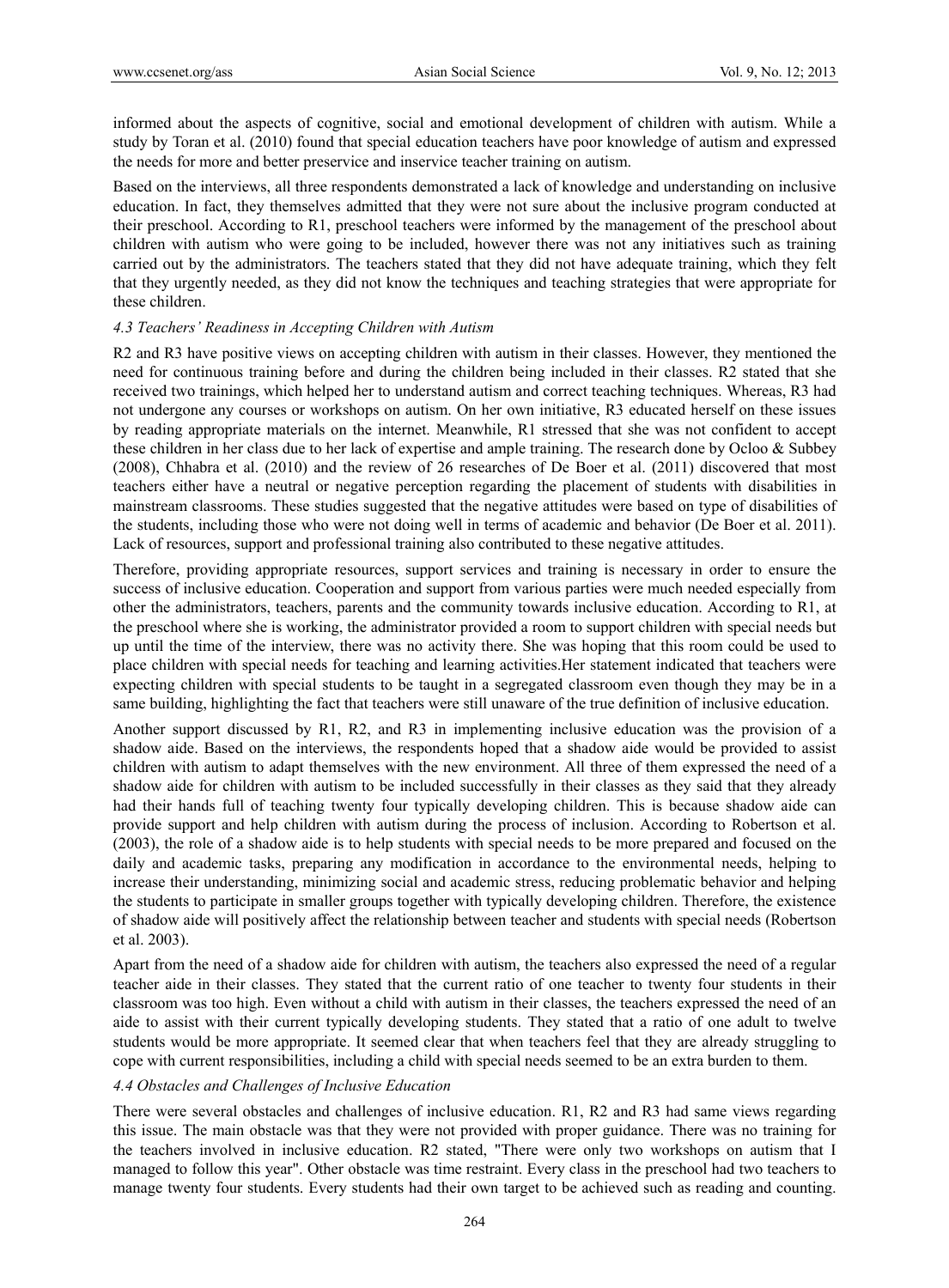Therefore, R2 experienced problem delegating her time to prepare the teaching aids for the typical students as well as special students. R2 said, "I didn't do much with Ahmad (not his real name). Honestly, I just make sure that he does not endangered himself (in class)*."* This statement indicates thatstudents with autism do not have the opportunity to showcase his or her potential as the teachers were too focused on self-injurious behaviour but not their ability to perform well academically.

#### **5. Suggestions**

This research was an effort to investigate the execution of inclusive program for students with autism at the preschool level. The findings suggested the execution of inclusive program at preschool to be unsuccessful due to several reasons. Firstly, it is because of several restraints experience by teachers to execute the inclusive practice in their classes. Therefore, several suggestions were made for the improvements of inclusive education in the future. The administration should make a thorough planning prior to considering implementing the inclusive program. The administration should be attentive, knowledgeable and have clear understanding regarding the true concept of inclusive education. Without these, its objective is unachievable. Furthermore, parents of typical student should be informed so that the presence of students with autism will not be a shock to them as well as able to give good cooperation. On top of that, teachers must be provided guidance via workshops or on-going training in order for them to have a better understanding on autism.

Research show that most government schools do not offer inclusive program for special children at preschool level (Lieber et al. 2000). According to Shonkoff and Philips (2000), it is difficult for parents to find preschool programs for their children with disability. In addition to this, it is difficult to find good quality inclusive program service that fulfills the needs of the children with special needs. Furthermore, the existing inclusive programs are usually implemented by individuals who lack expertise in early childhood education or early childhood special education. Due to this, most programs are not able to provide class structure and suitable materials for children with special needs who enroll in inclusive programs.

# **6. Conclusion**

The findings of this study showed that inclusive education for children with autism was not implemented successfully in a comprehensive manner due to various obstacles and challenges. To strengthen these inclusive education programs, teachers need to be trained with the necessary knowledge and skills. Teachers are the main agents in executing these inclusive education programs for children with special needs. The success of inclusive education may only be achieved with supports that fulfill the needs of the children with autism. This research highlights the need of awareness and acceptance of all individuals in the educational setting towards children with autism. This will create an inclusive environment, which will lead towards an effective and quality preschool.

## **References**

- Allen, K. E., & Cowdery, G. E. (2005). *The exeptional child: Inclusion in early childhood education. Chapter 1 An Inclusive Approach to Early Education* (5th ed.). Thomson Delmar Learning.
- Block, M. E. (1994). Including Preschool Children with Disabilities. *Journal of Physical Education, Recreation & Dance, 65*(6), 45-56. http://dx.doi.org/10.1080/07303084.1994.10606941
- Bryson, S. E., Rogers, S. J., & Fombonne, E. (2003). Autism Spectrum Disorders: Early Detection and Intervention, Education and Psychopharmacological Treatment, *Canadian Journal of Psychiatry, 48*, 506-516.
- Chhabra, S., Srivastava, R., & Srivastava, I. (2010). Inclusive Education in Botswana: The Perceptions of School Teachers. *Journal of Disability Policy Studies, 20*(4), 219-228. http://dx.doi.org/10.1177/1044207309344690
- Croen, A., Grether, J. K., Hoogstrate, J., & Selvin, S. (2002). Descriptive Epidemiology of Autism in California population: Who is at risk? *Journal of Autism and Developmental Disorders, 32*, 217-224. http://dx.doi.org/10.1023/A:1015405914950
- De Boer, A., Pijl, S. J., & Minnaert, A. (2011). Regular Primary School Teachers' Attitudes towards Inclusive Education: A Review of the Literature. *International Journal of Inclusive Education, 15*(3), 331-353. http://dx.doi.org/10.1080/13603110903030089
- Ganz, M. (2006). *The Costs of Autism. In Understanding Autism: From Basic Neuroscience to Treatment*. Auther USA: Havard. http://dx.doi.org/10.1201/9781420004205.ch20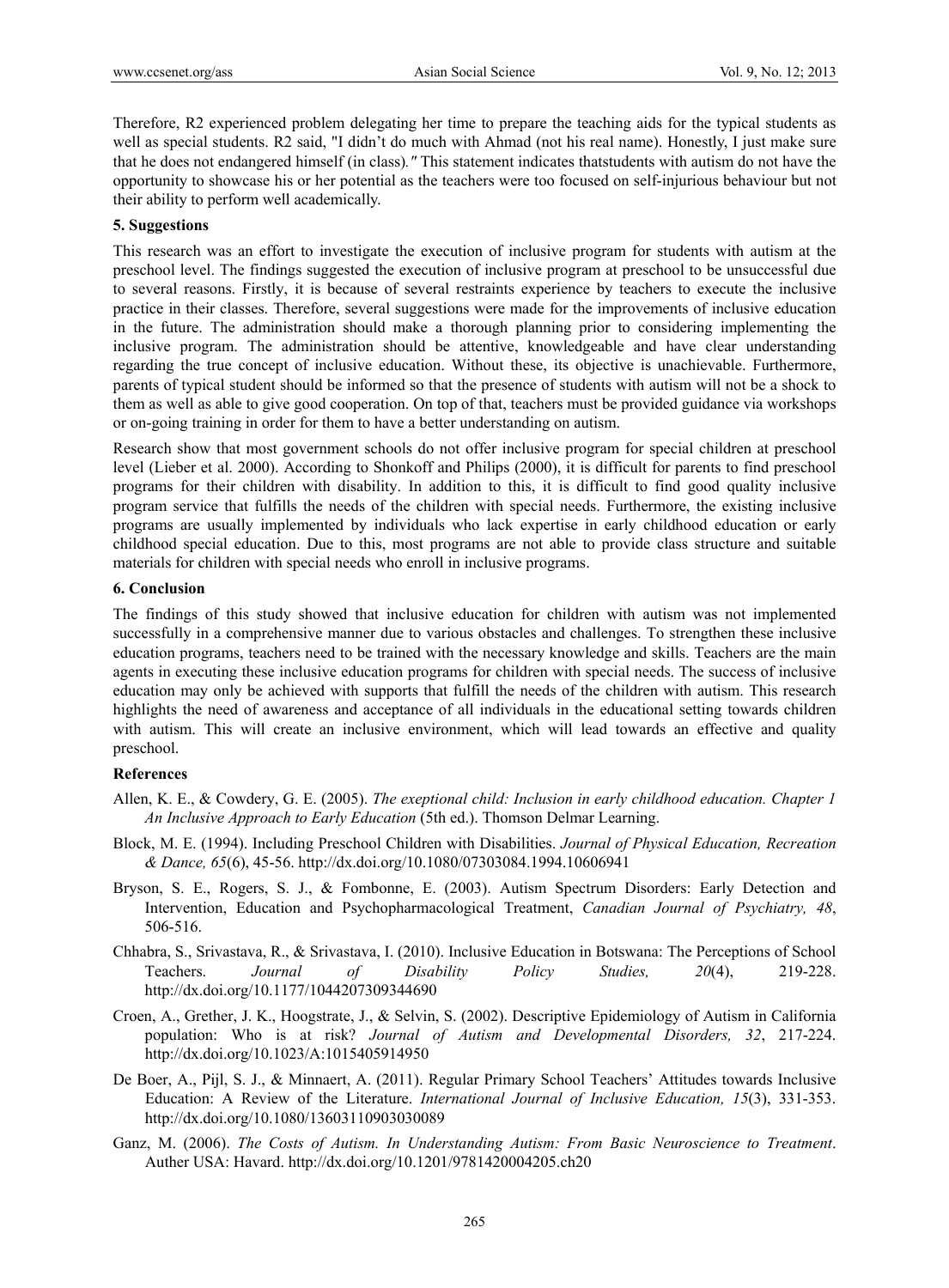- Huang, A. X., & Wheeler, J. J. (2006). High-Functional Autism: An Overview of Characteristics and Related Issues. *International Journal of Special Education, 21*, 109-122.
- Johnstone, C. J. (2010). Inclusive Education Policy Implementation: Implication for Teacher Workforce Development in Trinidad and Tabago. *International Journal of Special Education, 25*(3), 33-42.
- Koegel, L., Fredeen, R. M., Lang, R., & Koegel, R. (2011). Interventions of Children with Autism Spectrum Disorders in Inclusive School Settings. *Cognitive and Behavioral Practice*.
- Lee, L.W. (2010). Different Strategies for Embracing Inclusive Education: A Snap Shot of Individual Cases from Three Countries. *International Journal of Special Education, 25*(3), 98-109.
- Manisah, M. A., Ramlee, M., & Zalizan, M. J. (2006). An Empirical Study on Teacher's Perceptions towards Inclusive Education in Malaysia. *International Journal of Special Education, 21*(3), 36-44.
- McGee, G., Paradis, T., & Feldman, R. (1993). Free Effects of Integration on Levels of Autistic Behavior. *Topics in Early Childhood and Special Education, 13*, 57-67. http://dx.doi.org/10.1177/027112149301300107
- MohdHanafi, M. Y., Hasnah, T., & Shaharuddin, S. (2008). Implementing Inclusive Programme in Technic Secondary School and Mainstream Secondary School. *Educationist, 2*(1), 44-55.
- National Research Council. (2001). *Educating Children with Autism*. U.S.A.: National Academy Press.
- Newschaffer, C. J. (2006). Investigating Diagnostic Substitution and Autism Prevalence Trends [commentary]. *Pediatrics, 117*, 1436-1437. http://dx.doi.org/10.1542/peds.2005-2834
- Ocloo, M. A., & Subbey, M. (2008). Perception of Basic Education School Teachers towards Inclusive Education in the Hohoe District of Ghana. *International Journal of Inclusive Education, 12*(5-6), 639-650. http://dx.doi.org/10.1080/13603110802377680
- Perko, S., & McLaughlin, T. F. (2002). Autism: Characteristics, Causes and Some Educational Interventions. *International Journal of Special Education, 17*(2), 59-68.
- Philips, S. C. (2005). Level of knowledge on Autism Spectrum Disorder among Teachers in Mainstream Classes. Retrieved May 8, 2009, from http://rmc.upsi.edu.my/v2/ewacana/Sindrom.htm
- Rao, S. M., & Gagie, B. (2006). Learning Through Seeing and Doing. Visual Supports of Children with Autism. *Teaching Exceptional Children, 38*(6), 26-33.
- Robertson, K., Chamberlain, B., & Kasari, C. (2003). General Education Teacher's Relationships with included Students with Autism. *Journal of Autism and Developmental Disorder, 33*(2), 123-130. http://dx.doi.org/10.1023/A:1022979108096
- Simpson, R. L. (2004). Finding Effective Intervention and Personnel Preparation Practices for Students with Autism Spectrum Disorders. *Exceptional Children, 20*(2), 135-144.
- Strain, P. S., McGee, G., & Kohler, F. W. (2001). Inclusion of Children with Autism in Early Intervention Settings: An Example of Rationale, Myths, and Procedures*.* In M. Guralnick (Ed.), *Early Childhood Inclusion: Focus on change* (pp. 337-363). Baltimore: Paul H. Brookes.
- Toran, H., Mohd Hanafi, M.Y., Mohd Mokhtar, T., & Norani, S. (2010). Level of Training, Knowledge and Confidence of Special Need Teachers on Autisme. *Malaysian Journal of Education, 35*(1), 19-26.
- U.S. Department of Education. (2001). *Twenty-third Annual Report to Congress on the Implementation of The Individuals with Disabilities Education Act.* Washington, DC: U.S. Government Printing Office.
- UNESCO. (1994). *The Salamanca Statement and Framework for Action on Special Needs Education.* Paris: UNESCO.
- Volkmar, F. R., Klin, A., & Cohen, D. J. (1997). Diagnosis and Classification of Autism and Related Conditions: Consensus and Issues. In D. J. Cohen, & F. R. Volkmar (Eds.), *Handbook of Autism and Pervasive Developmental Disorder.* USA: Yale University.
- Wooten, M., & Mesibov, G. B. (1986). Social Skills Training for Elementary School Autistic Children with Normal Peers. In E. Schopler, & G. B. Mesibov (Eds.), *Social Behavior in Autism* (pp. 305-319). New York: Plenum Press. http://dx.doi.org/10.1007/978-1-4899-2242-7\_15
- Yu, T. (2008). The Transition from Specialized Preschool to Inclusive Elementary School for Children with Autistic Spectrum Disorders: Six Case Studies. Unpublished Doctoral Dissertation, Harvard University.